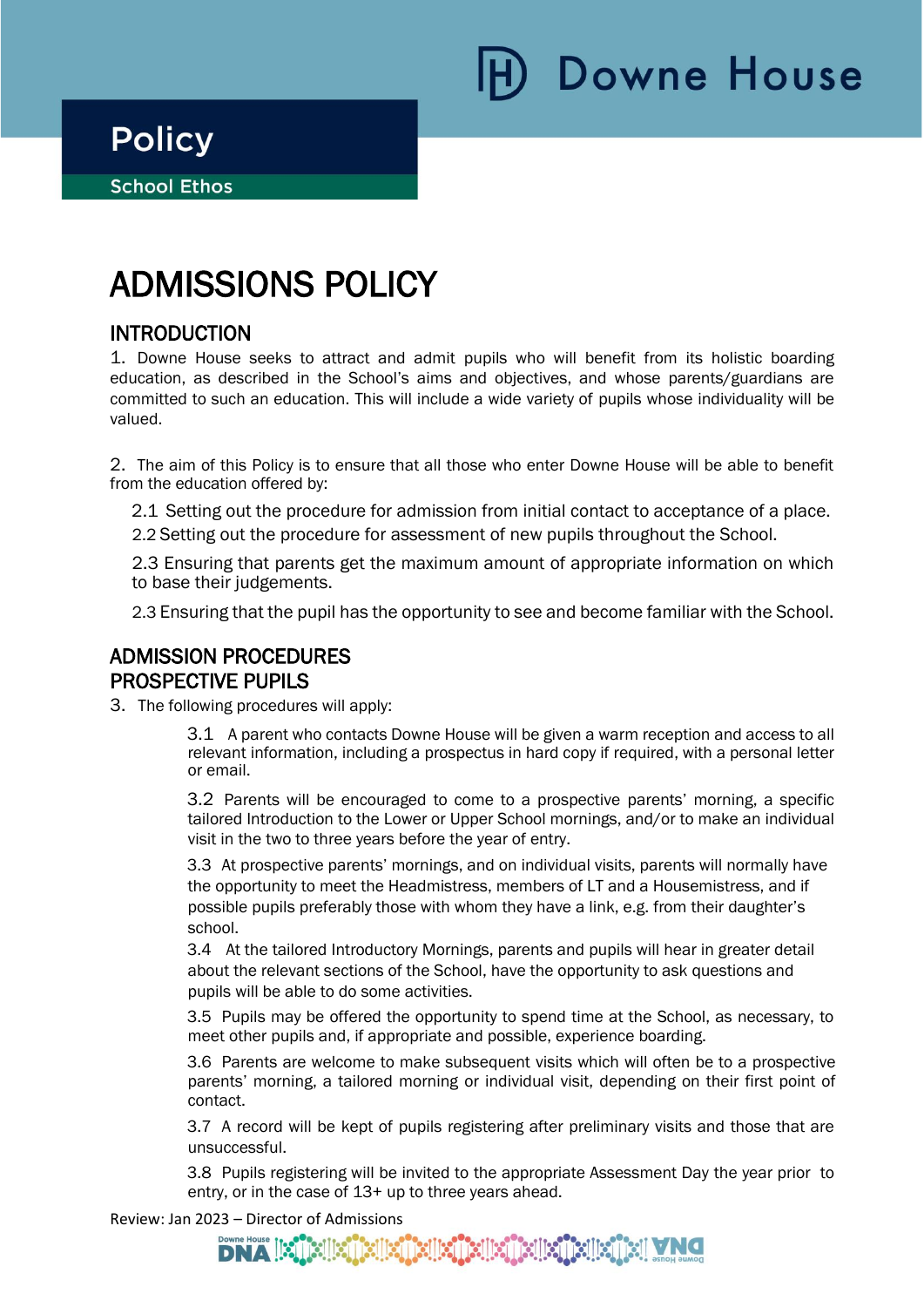#### ENTRY AT 11+/12+/13+

All pupils registered for entry at 11+, 12+ and 13+ will be invited to an Assessment day and asked to complete the ISEB Common Pre-test. For 11+ and 12+ candidates will be invited to an assessment day at Downe House in September/October the year prior to entry and will then be asked to sit the ISEB Common Pre-test at their own school, or at a local testing centre, later in the term The entry procedure for 13+ candidates takes place when pupils are in year 6, three years before entry. These pupils will be asked to sit the ISEB Pre-Test in October and those pupils who perform strongly in the test will be invited to an Assessment day later in the term.

For 13+ candidates who may have missed the assessment window in year 6, they may be offered to apply in year 7 or year 8, depending on the number of places available. Downe House will always reserve places for exceptional pupils and for pupils, whose personal circumstances, prevented them from sitting in year 6.

- 4. The purpose of Assessment Days is threefold:
	- 4.1 To enable the School to assess whether a girl will be able to benefit from the education on offer at Downe House.
	- 4.2 To enable the pupils to judge for themselves whether this is the case.
	- 4.3 To assist with the identification of potential academic or other scholars.
- 5. The format of the Assessment Day is likely to include:
	- 5.1 Writing exercise
	- 5.2 Computerised test (not for 13+ entrants for 2023 and beyond)
	- 5.3 An interview with the Headmistress or, if necessary, another senior member of staff
	- 5.4 A tour of the School with pupils of a similar age for pupils of 11+ and 12+
	- 5.5 Drama
	- 5.6 Group activity games
	- 5.7 Creative activity
	- 5.8 A swim or physical education activities
	- 5.9 Time to be spent visiting the Boarding Houses
- 6. The academic ability of each girl is assessed through the writing test at the Assessment day and also through the ISEB Pre-test, and her general personality and ability to cope with a busy boarding environment will be observed during the group activities and assessed at interview. The results of the ISEB Pre-Test, the Assessment Day, and the information provided by the girl's current Headmistress/Headmaster, will be considered by the Headmistress, after taking advice from staff involved in the process. Mrs McKendrick will make a decision as to whether or not to offer an unconditional place by the end of the Michaelmas term. 13+ candidates will be expected to sit Common Entrance or provide evidence of *attainment* in English, Maths and Science at the end of year 8 for setting purposes. Once a place has been offered, a full deposit will be required on acceptance and offers will lapse if unconfirmed within six months.

#### ENTRY AT 16+

7. Pupils assessed for entry to the Sixth Form will have to complete two subject specific papers, a general paper and have an interview with the Headmistress and Head of Sixth Form. They will also, if possible, meet another member of the Leadership Team.

8. All pupils will be required to visit the School for interview prior to entry and ideally, parents will also visit.

9. All pupils entering the Sixth Form, both internal and external candidates, will be expected to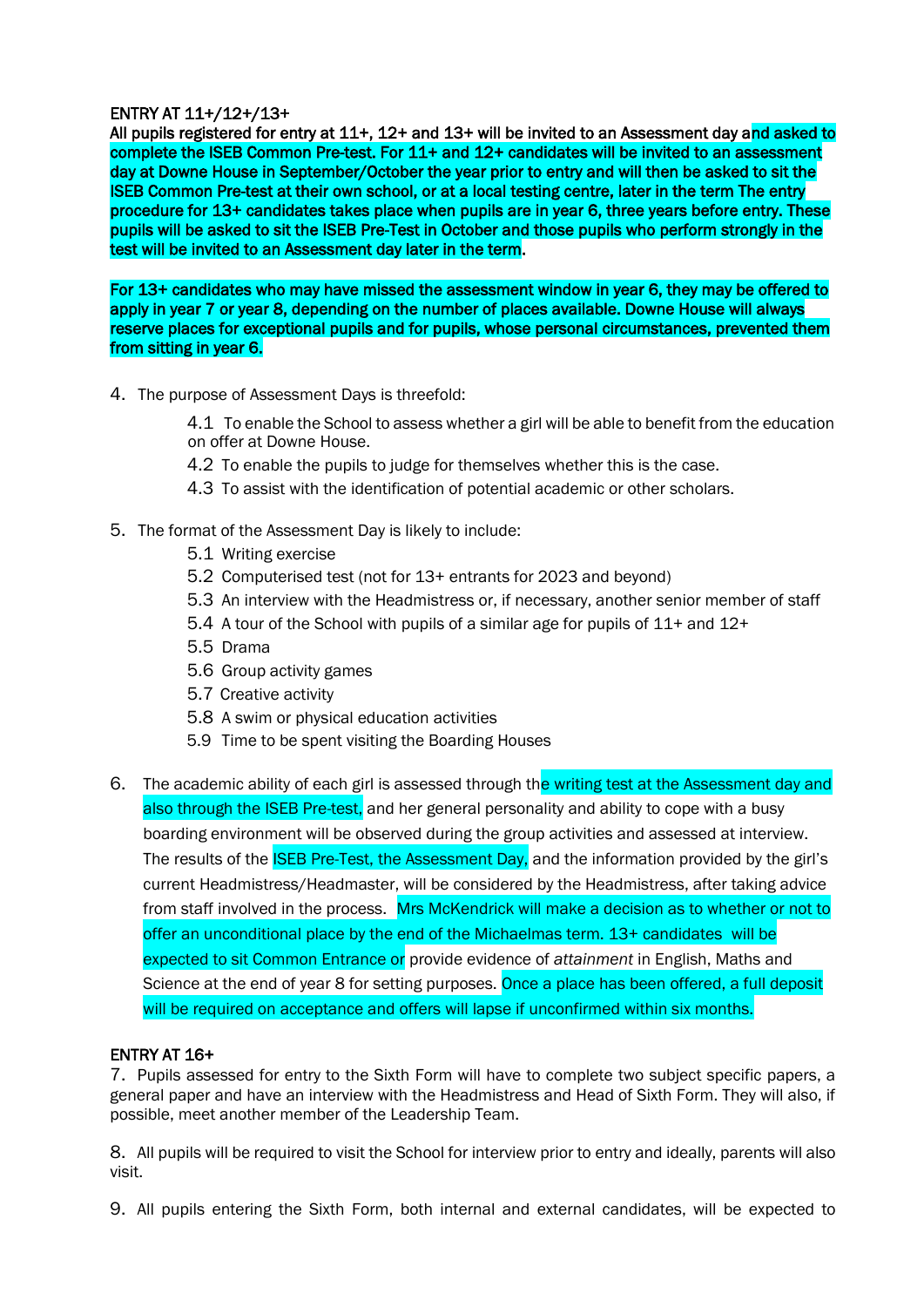achieve at least seven GCSEs at grade 6 or above, and ideally an 8, but at least a grade 7, in the subjects they wish to study at A Level unless the subject has not previously been studied or is not required to be studied at A Level. It should be noted that to study some subjects at A level some have specific GCSE requirements, for example Physics, grade 7 or 8 is required at GCSE. All entrants must have English and Mathematics at GCSE or equivalent. Where applicants do not follow an education system with summative examinations at 16+, further testing may be required a transcript of grades acquired from their previous school.

## ENTRY AT OTHER POINTS

10. Pupils will move schools at a variety of points other than the normal entry times. Downe House seeks to accommodate this where pupils meet the necessary standard and there is space.

11. Pupils entering at points other than 11+/12+/13+ and 16+ will be required to sit an English paper, a Mathematics paper, a Science paper and have an interview with the Headmistress. Pupils not able to attend the initial Assessment Day will need to follow a similar pattern of testing prior to entry.

12. Assessment information will be viewed in the light of the girl's current Headmistress's/ Headmaster's report, and the Headmistress will make an offer of a place or not on the basis of the overall picture.

## SCHOLARSHIP ENTRY

13. Downe House seeks to encourage academic excellence and excellence in Music, Art, Drama and P.E. through, amongst other things, scholarship entry. Academic Scholarships are offered at 11+/12+/13+ and 16+. They are also offered in Art, P.E. and Music, and at 13+ in Drama, and candidates for such awards will also be required to meet the general academic entry standards set by the School. Details of Scholarship procedures are contained in the separate Scholarship Policy. A Head's Award exists to reward outstanding all-round candidates.

## PUPILS UNABLE TO ATTEND ASSESSMENT AND SCHOLARSHIP DAYS

14. Pupils who are unable to attend Assessment and Scholarship Days will normally be able to be tested at other times. They will be required to sit a computer-based assessment test, and be interviewed by the Headmistress. The order of assessment may be adjusted to suit need.

15. Pupils living overseas will be able to sit the entry papers overseas at their school or an approved agency, e.g. the British Council.

## PUBLISHING OF RESULTS

16. The School aims to publish the result of all Assessment and Scholarship Days within a fortnight of all pupils sitting the tests - letters will be sent to both pupils' schools and their parents. The School will publish Common Entrance results within the time scale set by the ISEB and other entrance examination results within a fortnight. Candidates offering the PSB will have results offered in accordance with PSB regulations.

## **BURSARIES**

17. A limited number of Bursaries are available to support those in need to access a Downe House education. More information can be found in the Bursary Policy.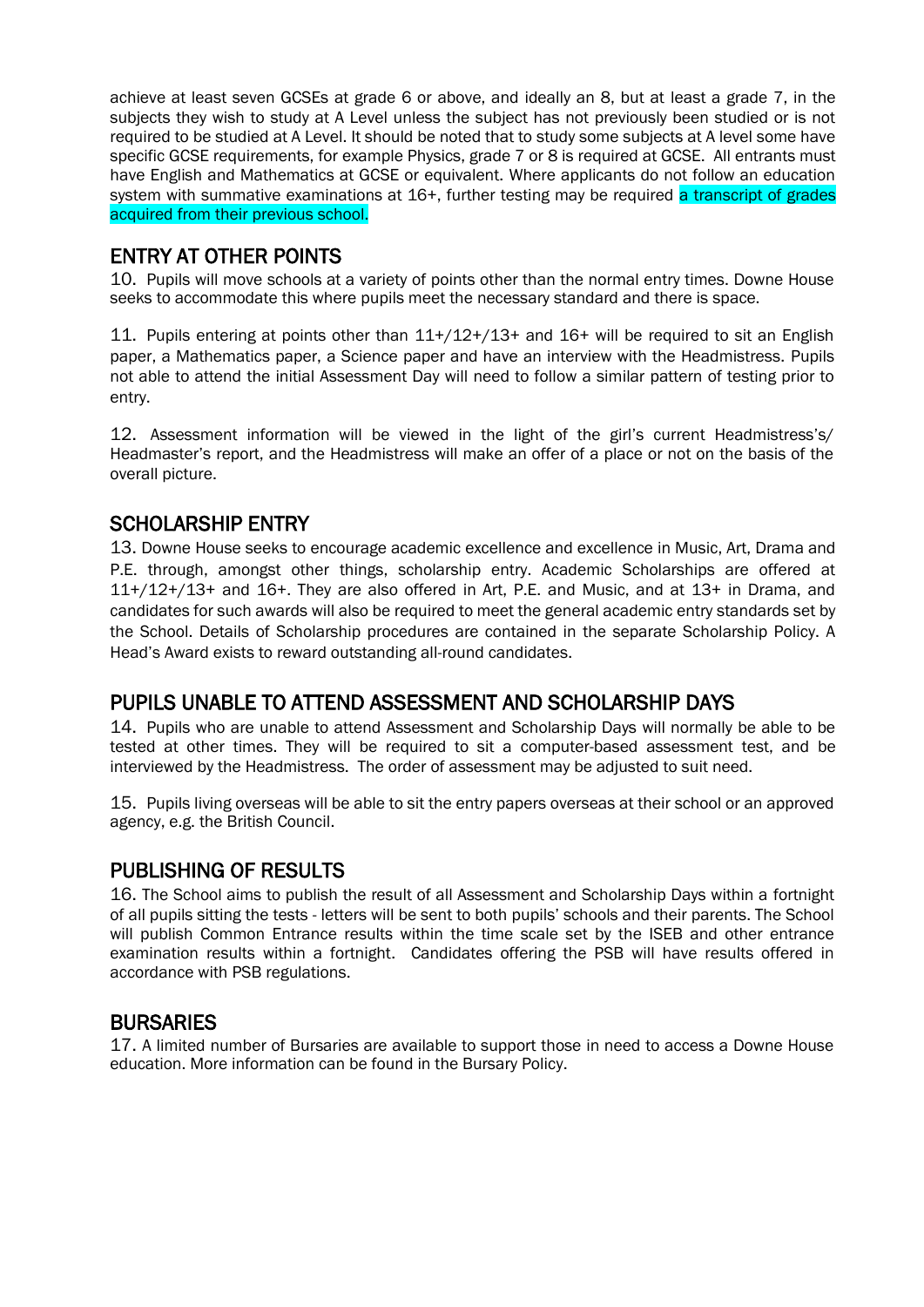# ENTRY POLICY

## OVERSEAS PUPILS / PUPILS WITH ENGLISH AS AN ADDITIONAL LANGUAGE

18. Downe House welcomes pupils from a wide variety of cultural backgrounds, including overseas pupils and those with English as an additional language (EAL), as long as they are committed to a British boarding school education. Pupils entering the School must have an appropriate working knowledge of English, and parents must be committed to supporting further English study at their cost, if necessary (for more information on the support given to pupils with EAL needs, see the School's English as an Additional Language (EAL) Policy (Sep 2016).

19.Overseas students are required to have a guardian who is resident in the UK and who can act on behalf of the parents, if required. Details of the guardian need to be passed onto the Registry by 30th June in year of entry (for September start).

## BOARDING/DAY PUPILS

20. Downe House is a full boarding school for pupils. The majority of its entrants will be boarders, although up to approximately 5% may be day pupils, provided they are able to benefit from a boarding environment.

## **SISTERS**

21. Downe House recognises the value of siblings being educated together. Sisters must meet the overall entry requirements, but will be given preferential treatment over other candidates when they meet the entry standard and places are limited.

## EQUAL OPPORTUNITIES

22. Downe House is committed to a policy of equal opportunities in admissions and the provision of education, and will not unlawfully discriminate between pupils or prospective pupils on grounds of race, ethnicity, religion or belief, sexual orientation, disability or social background. Downe House complies with best practice in relation to special educational needs and disabilities, including the provisions of the current SEND Code of Practice. Parents of children with disabilities, including special educational needs, are asked to notify the School upon application of any reasonable adjustments, which their child will require, either within the admissions process or, in the event of being offered a place at the school, in taking up that place. Parents should provide a copy of an educational psychologist's report or a medical report if one has been obtained.

23. Parents may be asked to attend a meeting at the School in order to provide more information about their child's disability and the reasonable adjustments required. A formal assessment may then be arranged by the School and the School will consider, on an individual basis, whether reasonable adjustments could be made to the application and assessment process in order to accommodate the child. Ultimately, any decision in relation to whether to offer a place will be taken in the light of the child's individual needs, the interests of other pupils, the School's need to maintain academic, musical or sporting standards and whether any adjustments required would be reasonable.

## DEFERRED ENTRY

24. Pupils who are offered a place on successful completion of the entrance requirements may defer entry for two years.